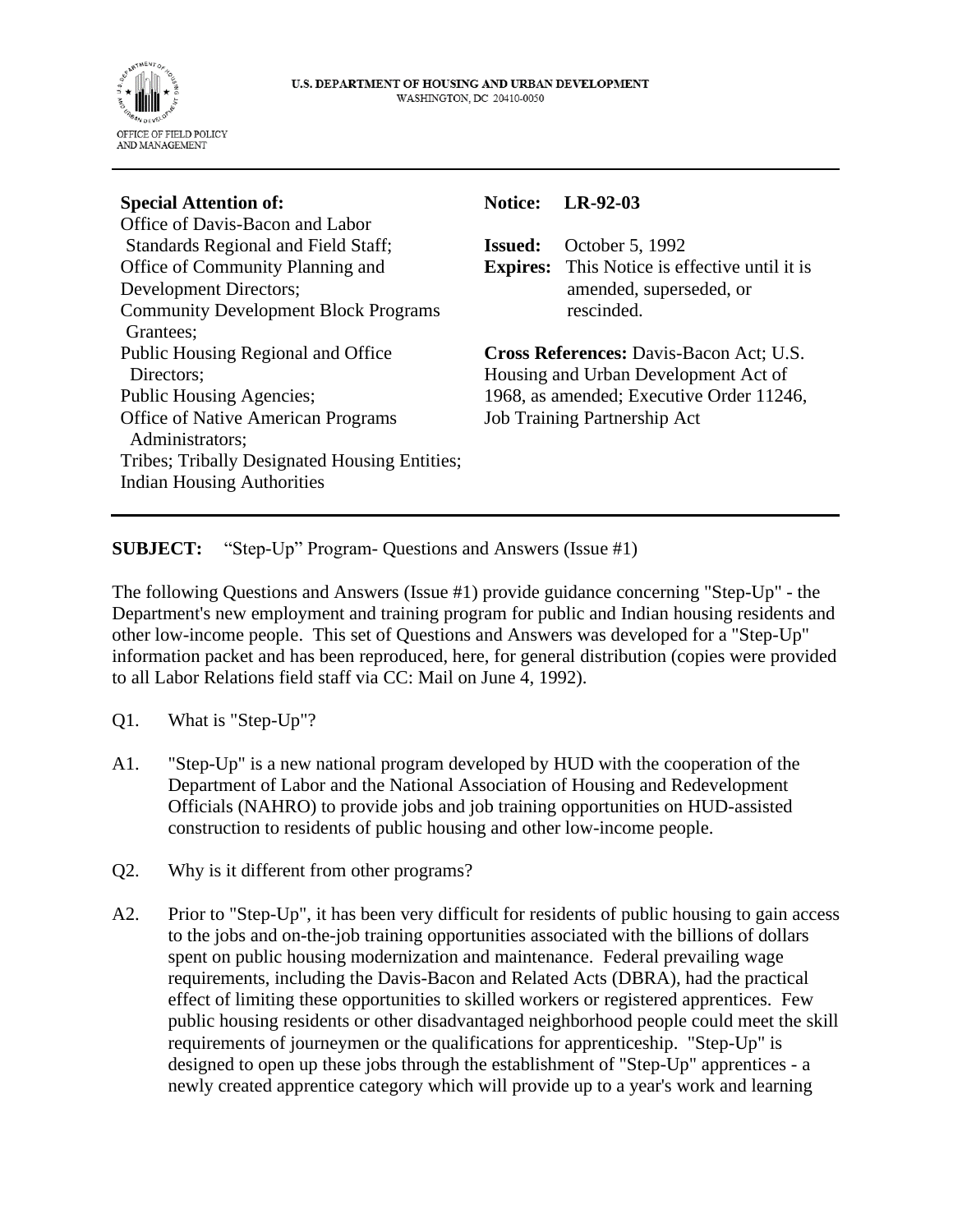experience on construction and housing rehabilitation at decent wages. "Step-Up" apprentices earn and learn while helping to rebuild their communities at the same time.

- Q3. What about the Federal Davis-Bacon Act? Isn't it a barrier to this kind of program?
- A3. Davis-Bacon is not a barrier, in fact one could rightly say that Davis-Bacon is being used to work to the benefit of disadvantaged people because it requires structured learning while at the same time guaranteeing decent wages in the process. "Step-Up's" innovation is that it utilizes the time-tested apprenticeship approach to providing structured learning, including classroom skills development, while allowing participants the opportunity to earn a percentage of Davis-Bacon prevailing wage rates for skilled workers. This is all being accomplished creatively within the existing parameters of Department of Labor regulations for Davis-Bacon as well as for apprenticeship. This means that skills will be learned - skills necessary to provide real economic empowerment in the long term. This learning is enhanced by the practical incentive that decent wages offer.
- Q4. Is "Step-Up" just for young people? Who is eligible?
- A4. No, "Step-Up" is not just for youth. "Step-Up" is also for underemployed or unemployed men and women. (Note that youth who want to participate in "Step-Up" must be old enough to work on construction sites.) While preference will be given to public housing residents, "Step-Up" is not closed to other low-income people who could benefit from work experience opportunities and a chance to learn on the job.
- Q5. Who can sponsor a "Step-Up" program?
- A5. Public housing agencies which adopt the NAHRO National Training Standards including the "Step-Up" component may become "Step-Up" sponsors. Sponsorship entails responsibility for organizing and administering all the attendant components of the program (recruiting, support services, job referrals, and placement). "Step-Up" sponsors can also link up (co-sponsor) with other local training providers for example, Youthbuild USA, the National Association of Homebuilders or PAVE - The Education and Training Foundation, in order to take advantage of existing expertise and resources. Resident management corporations can also be co-sponsors as can other employers or contractors.
- Q6. What about the building trades unions? Are they involved?
- A6. Yes, the building trades unions are very much involved. They have a long history of support and commitment to apprenticeship. The cooperation, resources, and participation of unions in training skilled and productive workers are actively sought in developing local "Step-Up" programs. Additionally, almost all sizable public housing agencies have collective bargaining agreements for maintenance and administrative personnel with various unions. "Step-Up" is designed to be flexible and operate in all these environments. "Step-Up" can also work in environments where there are no unions at all. The key to "Step-Up" success, however, is how well all local private and public resources are marshalled to maximize jobs and training opportunities for low-income people.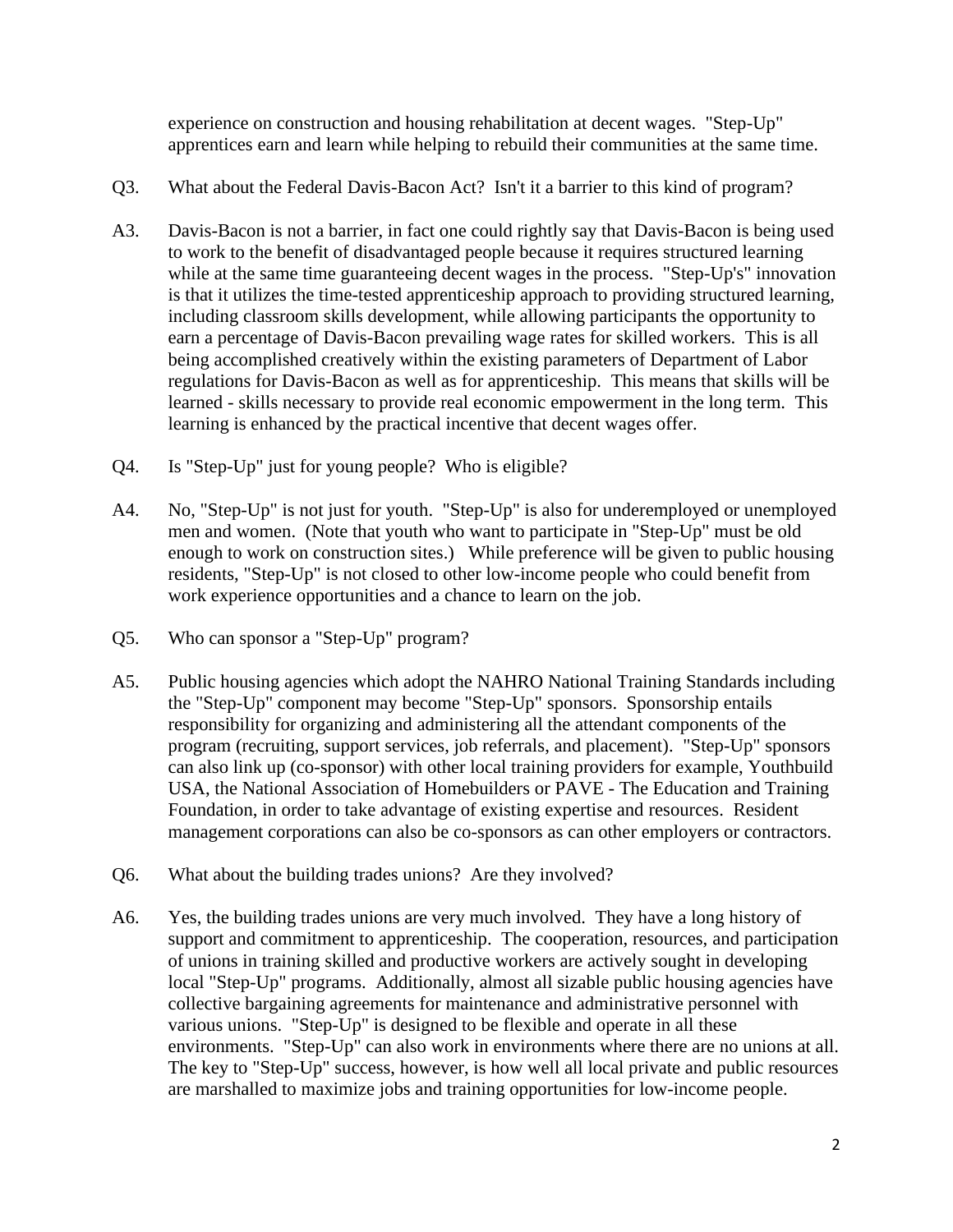- Q7. What kinds of jobs can be learned through apprenticeship?
- A7. The Department of Labor recognizes over 450 apprenticeable occupations, but about 95 percent of all apprentices work in just 53 occupations, most of which are in the construction, manufacturing, and service industries. "Step-Up" apprentices gain most of their work experience on construction and rehabilitation jobs, but "Step-Up" sponsors are strongly encouraged to seek to place apprentices in other apprenticeable occupational areas where there are long-term opportunities as well. Close coordination with and utilization of Private Industry Councils (PICS) and the Labor Department's Bureau of Apprenticeship and Training (and State Apprenticeship Agencies) are crucial in this regard.
- Q8. How much are "Step-Up" apprentices paid? Do they just get training stipends?
- A8. "Step-Up" apprentices are paid wages which are determined locally as part of the locally tailored "Step-Up" apprentice program. These wages are based upon a percentage of the Davis-Bacon prevailing wage rates. Generally, the percentage is less than first-year trade apprentices and more than minimum wage.
- Q9. Are "Step-Up" apprentices restricted to work on public housing sites?
- A9. While the initial work focus will be public housing construction, "Step-Up" sponsors are strongly encouraged to develop linkages well beyond the immediate neighborhoods of public housing developments, including other Davis-Bacon projects, State and local government projects, and private construction. "Step-Up" apprentices may be referred to any worksite where there is an opportunity to earn and learn. This is one of its strengths. For example, urban transportation facilities and highway projects funded under the Surface Transportation Act or other local infrastructure projects could offer other work experience and learning opportunities. A key component of "Step-Up" is to help break through the economic isolation and "redlining" barriers to inner city employment.
- Q10. How does "Step-Up" support participants to succeed in the program?
- A10. "Step-Up" programs include provisions for a full range of support services, such things as daycare for young children to allow parents and other guardians to work, literacy or language skills development, counseling, work clothes, etc. Those without high school diplomas or GEDs are able to enroll in classes to complete that level of schooling. To the fullest extent possible, advantage is taken of existing community resources with regard to the provision of support services. For example, resident councils or resident management corporations may be used or contracted with to provide various services such as day care.
- Q11. Are PHA contractors required to use "Step-Up" apprentices?
- A11. All PHA contractors are obligated to comply with Section 3 (U.S. Housing and Urban Development Act of 1968, as amended) which requires that to the greatest extent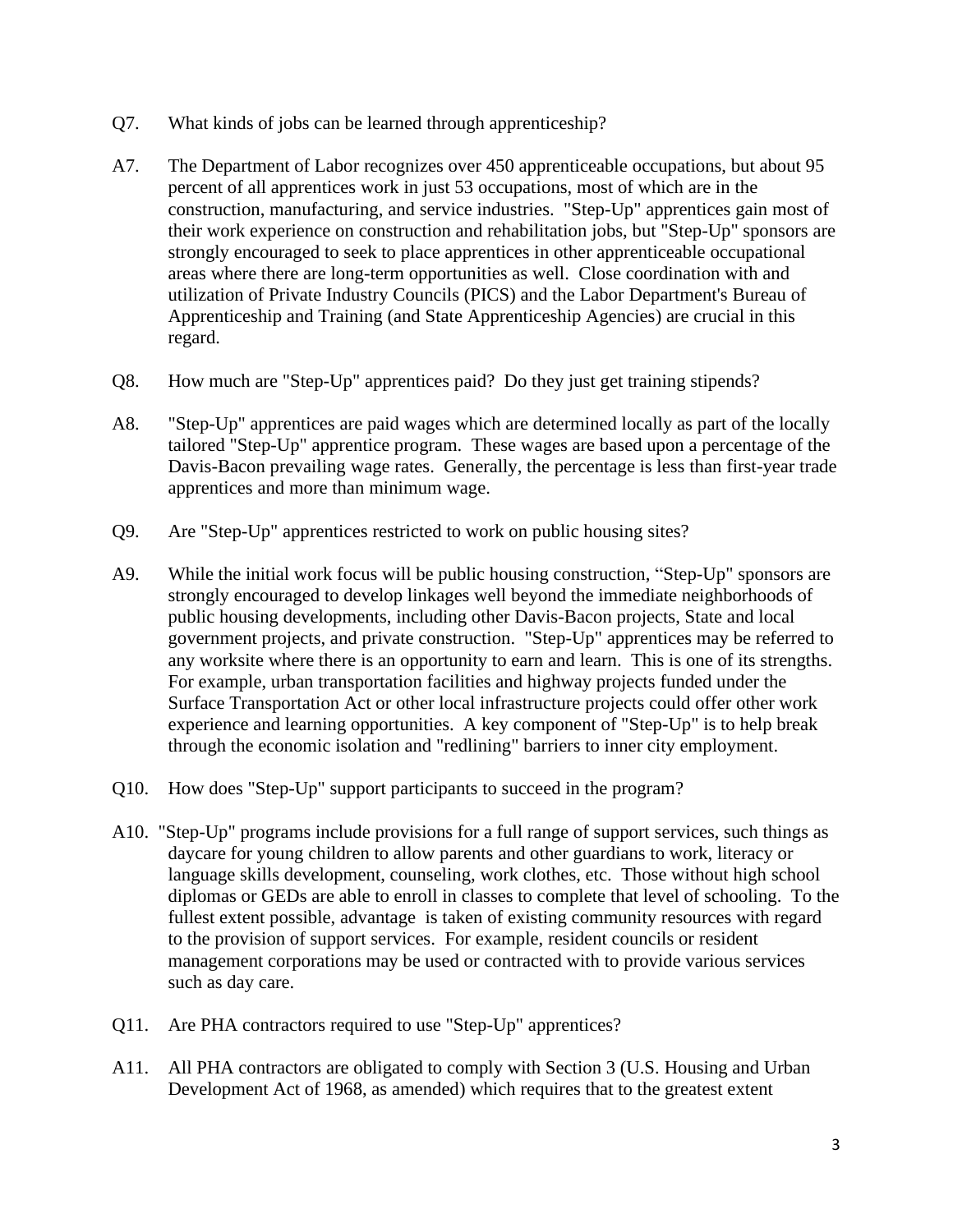feasible, opportunities for training and employment in connection with assisted projects be given to lower-income people residing in the area. Contractors may achieve compliance through the employment and training of "Step-Up" apprentices. "Step-Up" sponsors may also make employment of apprentices a requirement in their procurements.

- Q12. What does a "Step-Up" apprentice do?
- A12. A "Step-Up" apprentice is exposed to a variety of trades and work experience opportunities. The "Step-Up" apprentice may be referred out to various employers and may work with roofers one week and painters or carpenters the next week. The "Step-Up" apprentice is not limited to any one trade. Rather, there will be opportunities to explore a number of potential career options and the varying aptitudes associated with each. Similarly, it is possible to decide that other careers totally outside the construction trade are more appropriate. "Step-Up" in any event provides experience and wages and opportunities and support systems - and ultimately, hope for a better life.
- Q13. "Step-Up" sounds great but isn't it expensive?
- A13. Compared to the costs of dealing with continuing long-term dependency and unemployment, "Step-Up" is an extremely cost-efficient approach. "Step-Up" takes advantage of existing services and support networks. In fact, it can be a stimulus to effectively focus the delivery of such services to "Step-Up" participants and other clients. Wage costs for "Step-Up" apprentices are paid by participating employers. The initial "Step-Up" costs may include some local staff expenses to help the sponsor set up, coordinate with other resource providers, and administer the "Step-Up" apprentice referral and monitoring system. PIC funds through the Department of Labor (Job Training Partnership Act), funds from existing Department of Health and Human Services and Office of Education programs, "Weed and Seed" program funding from the Department of Justice, and similar program funds may be solicited to help establish and operate "Step-Up" programs.
- Q14. Why would contractors want to participate?
- A14. Contractors are required to comply with various Federal nondiscrimination, affirmative action and employment and training requirements, including Executive Order 11246 and Section 3 of the Housing and Community Development Act of 1968, as amended. By using "Step-Up" apprentices, contractors can meet these requirements and pay less than Davis-Bacon or HUD-determined prevailing wage rates. Additionally, there may be various tax incentives, credits, or subsidies available for use in hiring "Step-Up" apprentices, including incentives associated with enterprise zone activities. Finally, and importantly, "Step-Up" apprentices provide a good source of new workers for the industry.
- Q15. Are there other HUD employment and training initiatives like "Step-Up" to benefit public housing residents or other low-income people?